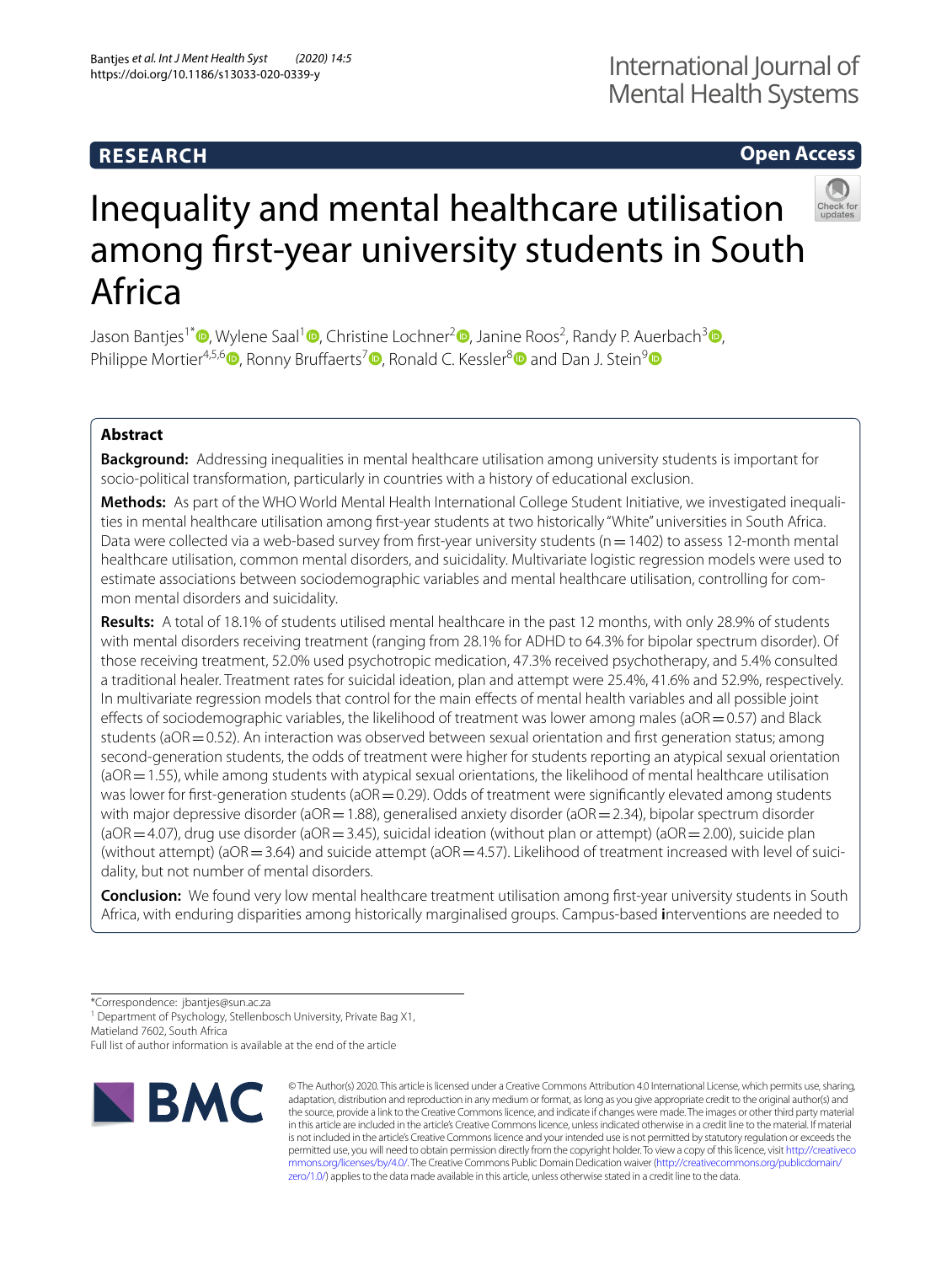promote mental healthcare utilisation by frst-year students in South Africa, especially among male and Black students and frst-generation students with atypical sexual orientations.

**Keywords:** Mental healthcare utilisation, Treatment, Common mental disorders, University students, South Africa

## **Inequality and mental healthcare utilisation among frst‑year university students in South Africa**

Mental health problems are common among university students globally, with the prevalence of 12-month common mental disorders estimated to be above 30% in many universities [[1\]](#page-9-0). Student mental health problems are associated with a range of adverse outcomes, including severe role impairment [\[2](#page-9-1)], academic failure [[3\]](#page-9-2), and suicidal behaviour [[4\]](#page-10-0). Early intervention and effective treatment lead to improved outcomes and reduce the morbidity and mortality associated with mental disorders. Yet, the mental health treatment gap among university students is marked; data from 21 countries collected as part of the World Health Organization (WHO) World Mental Health Surveys indicated that an average of only 6.4% of students with 12-month mental disorders received treatment in the preceding 12 months [[5\]](#page-10-1). Patterns of mental health service utilisation among students are shaped by the accessibility of appropriate services and students' perception of their need for services. Sociodemographic and economic factors also infuence mental healthcare utilisation, with considerable racial and gender inequalities in access to mental healthcare among university students  $[6-9]$  $[6-9]$ . To plan effective and efficient student mental health systems, it is essential to understand patterns of mental healthcare utilisation and identify groups of students who may be excluded from receiving mental healthcare. Addressing mental healthcare disparities among students is important from a human rights and transformation perspective, particularly in countries like South Africa (SA) where the political history of the country has created endemic and enduring inequality in access to healthcare, education, and economic opportunities. Inequality in mental healthcare utilisation among university students threatens transformation and economic development by perpetuating social inequality and maintaining groups of students in marginalized and precarious positions. In preparation for developing a series of interventions to address these problems, we carried out a survey to estimate prevalence of common mental disorders and correlates of mental healthcare utilisation among frst-year students at two historically "White" universities in SA. This work was carried out as part of the WHO World Mental Health International College Student Initiative (WMH-ICS) [[10\]](#page-10-4). We were particularly interested in potential inequalities in service utilisation among groups of students that have been historically marginalized from higher education in SA, including those who identify as Black, female, disabled, and frstgeneration students.

## **Student mental healthcare utilisation**

Studies consistently report low treatment rates among university students with mental health problems [\[9](#page-10-3)]. Zivin et al. [\[11](#page-10-5)] found that fewer than half of US students  $(n=763)$  with a mental disorder received treatment, while a survey of students in Lebanon  $(n=543)$  found that formal health-care-seeking behaviour was almost non-existent for psychological disorders (3.3%), relational and social issues (1.8%), or substance use problems (5.1%) [[4\]](#page-10-0). Students' utilisation of mental health service varies across diferent mental disorders [[9\]](#page-10-3), with treatment rates being particularly low for depressive disorders [[12](#page-10-6), [13\]](#page-10-7). The low rates of treatment seeking observed among university students are due, at least in part, to difficulties accessing services, but data also suggest that undergraduate students are often strongly disinclined to seek formal treatment from a mental health professional, preferring instead to access psycho-social support from friends, family, or via self-help [[14\]](#page-10-8).

## **Sociodemographic determinants of mental healthcare utilisation**

Patterns of mental healthcare utilisation in the general population are a function of sociodemographic factors, such as ethnicity, gender, sexual orientation and socioeconomic status. The patterns of mental healthcare utilisation observed in the general population are also broadly refected in student populations, although some data suggests that there may be particular context-sensitive factors on university campuses, such as social stigma or perceptions about confdentiality, that prohibit some students from accessing care [\[6–](#page-10-2)[9\]](#page-10-3).

Marked ethnic and racial inequalities in mental health utilisation are well documented. Studies in the general population of the US suggest that Black Americans seek mental health services at much lower rates than White Americans; the reasons for this diference include sociocultural barriers to care (such as stigma, lack of culturally relevant treatment models, and attitudes toward mental health services) as well as systemic structural barriers (such as systematic oppression, institutionalized racism, and structural disparities) [[15\]](#page-10-9). Similar patterns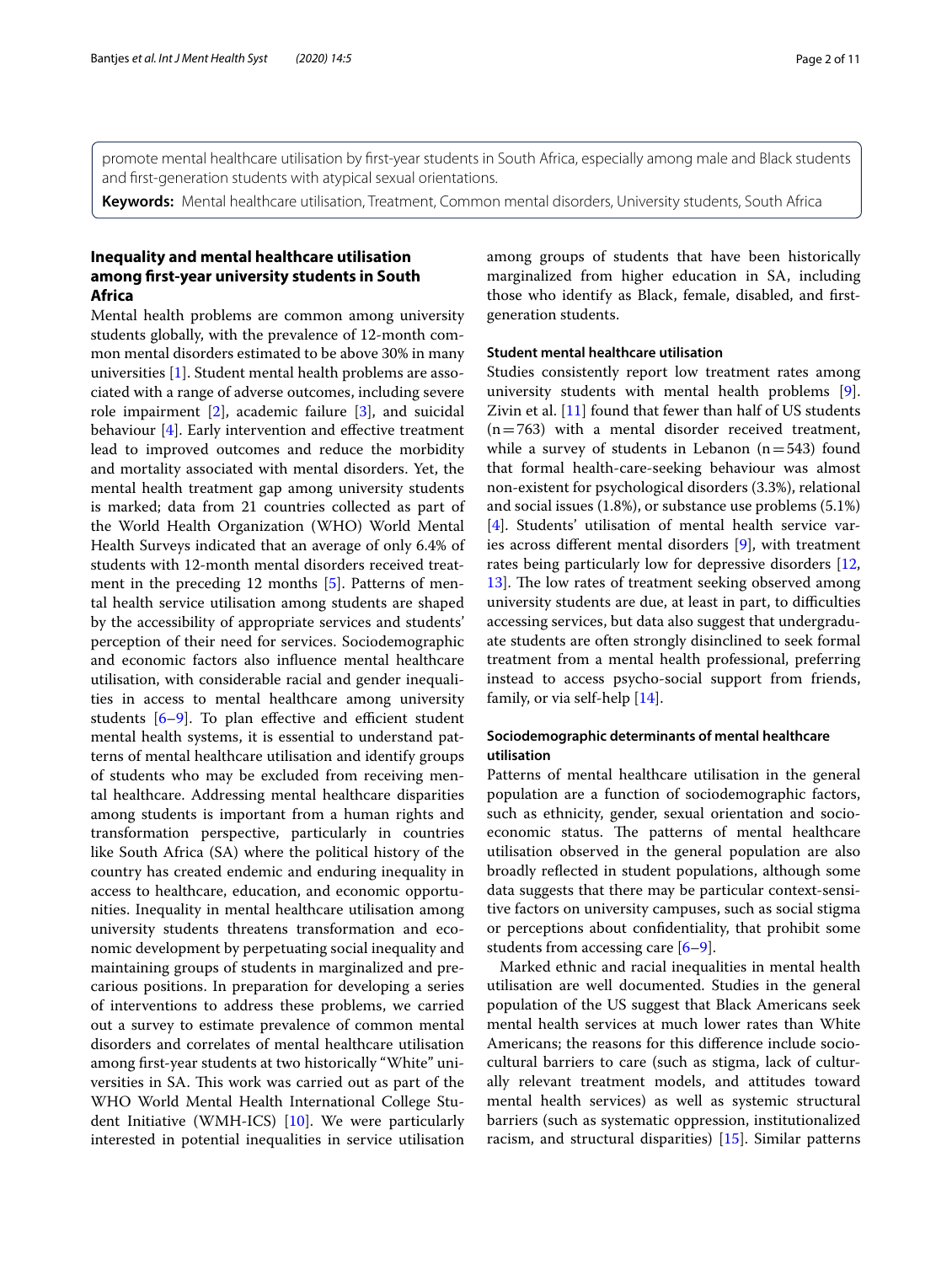of ethnic and racial inequalities in mental healthcare utilisation are observed on university campuses [\[16](#page-10-10)[–18\]](#page-10-11). A large study of 43,375 undergraduate and graduate students from 60 institutions in the USA found signifcantly lower odds of mental health treatment utilisation among students of colour compared to their White peers, even when controlling for other variables in regression models [[17\]](#page-10-12). Similarly, a survey of 2785 students attending a large, public university in the USA found signifcantly lower mental health service utilisation rates among ethnic minorities [\[12](#page-10-6)], and a study of students at the University of Hawaii ( $n=589$ ) found that among students with high levels of depressive symptoms, European Americans were 3.7 times as likely as other students to receive mental health treatment in the previous 12 months [[13\]](#page-10-7).

Rates of mental healthcare utilisation in the general population are typically higher among women than men, a pattern also found consistently among college students [[6,](#page-10-2) [7\]](#page-10-13). Comparatively less attention has been paid to patterns of mental health service utilisation among gay, lesbian or bisexual students. Although there is some evidence that students identifying as gay and bisexual are more inclined to utilise mental health services compared to their heterosexual peers  $[8]$  $[8]$ , this might reflect greater need for services rather than a higher predisposition to seek help, and the failure to adjust for diferential need might even mask a lower predisposition to seeking help among this subgroup of students.

Although there is a growing body of literature on the factors that shape student mental healthcare utilisation [[5–](#page-10-1)[9,](#page-10-3) [14](#page-10-8), [17](#page-10-12)], the research in this area has at least three important limitations. First, much of the literature is confned to high income western countries, with a dearth of studies from Africa. Second, interactions between sociodemographic factors associated with treatment seeking are not well documented. Third, the relationship between treatment seeking and suicidality has not been thoroughly explored.

## **Methods**

The aims of this study were to:  $(1)$  determine the prevalence of 12-month mental health care utilisation among frst-year university students in SA; (2) establish the range of mental health care services accessed by SA university students; (3) investigate interactions between sociodemographic variables as determinants of mental healthcare utilisation; and (4) document sociodemographic disparities in mental healthcare utilisation among students with mental health problems and suicidality.

#### **Procedure**

Data for this cross-sectional study were collected via an online self-report survey of frst-year students at two well-resourced historically "White" universities in SA. Both of these institutions have free campus-based student mental health services. We invited all frst year students via email to participate in the study  $(N=14 575)$ , of which 53.7% ( $n=7827$ ) were women and 43.1% Black  $(n=6282)$ . A total of 1407 students completed the survey (yielding a participation rate of 9.7%), although data for 5 participants could not be used because they chose not to provide key sociodemographic data required for the analysis in this study.

## **Data collection**

The following data were collected using the survey instrument developed for use in the WHO World Mental Health International College Student Initiative [[2\]](#page-9-1):

- 1. *Sociodemographic characteristics* In addition to questions about age, parents' level of education and health, participants were asked how they self-identify in terms of gender, sexual orientation, and population group. Participants were identifed as "frst-generation students" (if neither of their parents had completed tertiary education) or as "second-generation students" (if either of their parents had obtained a university degree). Students were identifed as having a disability if they reported any chronic illnesses (e.g., diabetes, asthma, chronic pain disorder, or migraines), or any severe physical impairment (e.g., vision, hearing, or movement impairment). Sexual orientation was dichotomised into "typical" (i.e. no same sex attraction) or "atypical" (i.e. lesbian, gay, bisexual, asexual or unsure). Population group was coded as "Black" or "White"; the term "Black" was used to denote all students who identifed as Coloured (an official term used for census data and population classifcation in SA), Black-African or Indian. This broad definition of Black was used to identify all students who have historically been excluded from universities in SA; the use of these terms is not intended to reify sociocultural constructs about ethnicity, but rather to investigate enduring inequalities among historically marginalised population groups.
- 2. *Mental healthcare utilisation* Participants were asked if they had accessed treatment in the past 12 months for an emotional or substance use problem. They were also asked if their treatment had entailed psychological counselling, and/or the use of medication, and/or consulting a traditional healer.
- 3. *Common mental disorders* We assessed whether participants scored positive in the past 12 months for six common mental disorders: major depressive disorder (MDD), generalized anxiety disorder (GAD), bipolar spectrum disorder, alcohol use disorder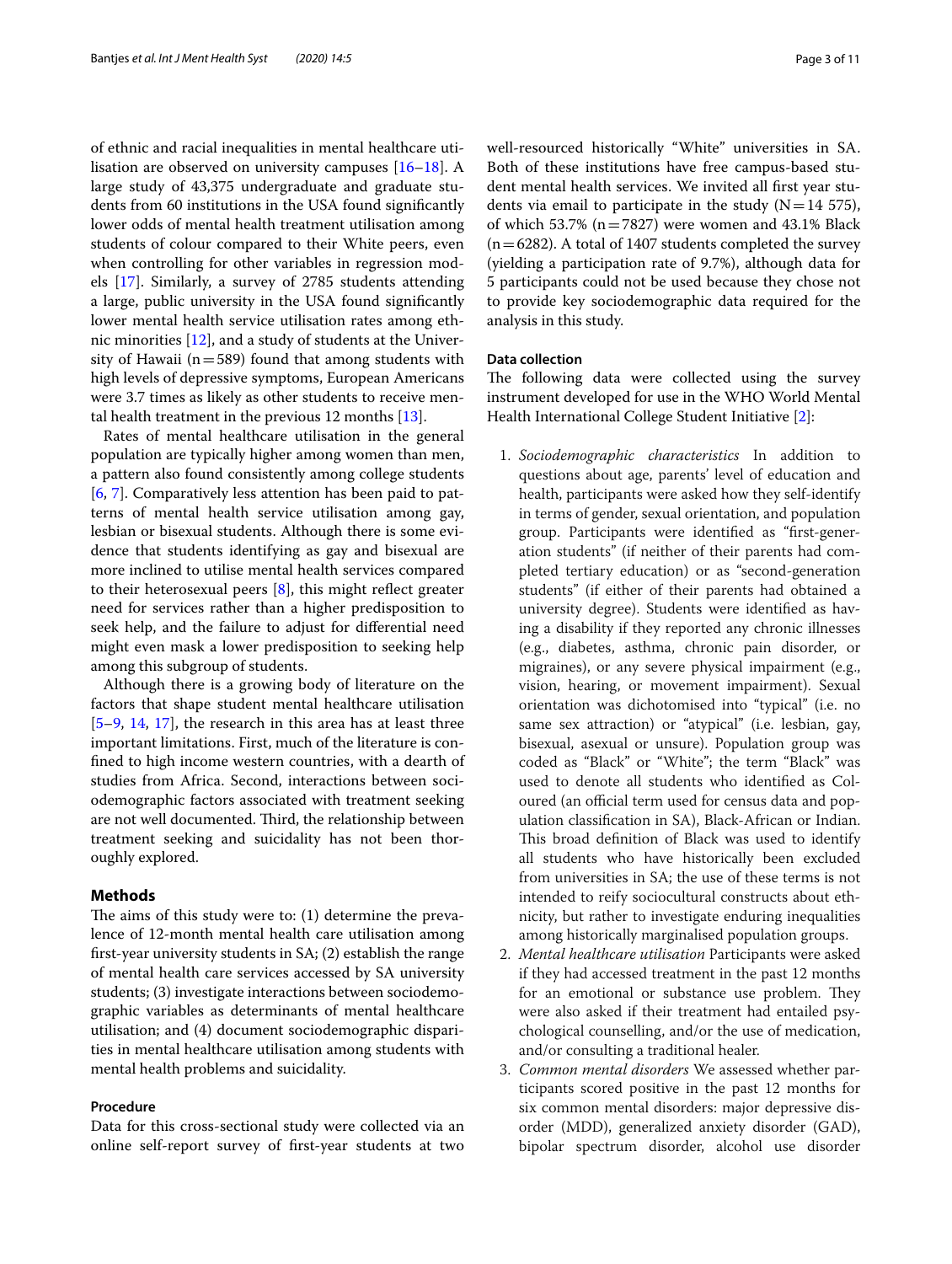(AUD), drug use disorder (DUD), and ADHD [[19](#page-10-15)]. Survey instruments used to assess these disorders were drawn from the CIDI, EPI-Q Screening Survey [[20\]](#page-10-16), Alcohol Use Disorders Identifcation Test [[21](#page-10-17)], and The World Health Organization Adult ADHD Self-Report Scale [[22](#page-10-18)]. Caseness for mental disorders was determined using the procedure validated in the Army Study to Assess Risk and Resilience in Service Members (Army STARRS) [\[23\]](#page-10-19), and repeated in the WHO World Mental Health Surveys and WMH-ICS Initiative [[10\]](#page-10-4).

4) *Suicidal thoughts and behavior* Items from the Columbia Suicidal Severity Rating Scale [[24](#page-10-20)] were used to assess 12-month prevalence of: (1) suicidal ideation ("*Did you wish you were dead or would go to sleep and never wake up?"* or *"Did you have thoughts of killing yourself?*"); (2) suicide plan ("*Did you think about how you might kill yourself [e.g., taking pills, shooting yourself] or work out a plan of how to kill yourself?*"); and (3) suicide attempt ("*Have you made a suicide attempt [i.e., purposefully hurt yourself with at least some intent to die]?*").

### **Data analysis**

Data were checked, cleaned and imported into SPSS 25 for analysis. To adjust for non-response bias, data were weighted by gender and population group using a poststratifcation weighting technique [\[25](#page-10-21)]. Descriptive statistics were used to document mental health treatment rates among participants who reported a common mental disorder or suicidal thoughts and behaviours. Bivariate and multivariate regression analysis was used to identify associations between sociodemographic factors and mental healthcare utilisation, exploring all main efects and all possible two-by-two interaction efects. In the fnal step of the analysis we estimated multivariate regression models to investigate sociodemographic correlates of mental healthcare utilisation, controlling for common mental disorders and suicidality. The results of all regression analyses are reported as adjusted odds ratios (aOR) with associated 95% Confdence Intervals (95% CI). The significance level was set at alpha $=0.05$  for all statistical analysis.

#### **Ethics**

We obtained ethical approval from the institutional review boards of both universities. Participation in the study was entirely voluntary and informed consent was obtained from all participants prior to data collection. Participants received information about counselling and crises services. All data were anonymised and securely stored in password protected cloud-based servers.

## **Results**

## **Sample characteristics**

The sample was constituted predominantly by students under 21 years of age (92.3%), who identifed as female (55.2%), White (58.6%), heterosexual (77.8%), able-bodied (81.6%), and second-generation students (80.3%). A total of 42.7% met criteria in the preceding 12 months for at least one of the common mental disorders assessed, and 18.1% reported utilising mental healthcare in the past 12 months. Among those who accessed mental healthcare, 52.0% made use of psychotropic medication, 47.3% received psychotherapy, and 5.4% sought treatment from a traditional healer for their mental health problems. Elsewhere we have reported on the prevalence and sociodemographic correlates of common mental disorders in this sample [[26\]](#page-10-22), and on the epidemiology of non-fatal suicidal behaviour [[27\]](#page-10-23). Below we present an analysis of factors associated with utilisation of mental healthcare in this sample.

## **Mental healthcare utilisation among students with mental health problems**

Only 28.9% of students with a mental disorder received treatment in the preceding 12 months (see Table [1](#page-4-0)). Treatment rates ranged from a low of 28.1% for ADHD to a high of 64.3% for bipolar spectrum disorder. Treatment rates increased with the number of disorders; the proportion of students with exactly one, two and three or more disorders receiving treatment was 22.7%, 30.2% and 47.9%, respectively. Only 35.0% of students who reported suicidal thoughts or behaviours in the past 12 months utilised mental healthcare; treatment rates among students who reported suicidal ideation (without plan or attempt), suicide plan (without attempt) and suicide attempt were 25.4%, 41.6% and 52.9%, respectively.

In multivariate regression analysis of associations between 12-month mental healthcare utilisation and mental disorders, receiving treatment was signifcantly associated with MDD ( $aOR = 1.98$ ,  $95\% CI = 1.36-2.88$ ), GAD (aOR = 2.50, 95% CI = 1.78–3.52), bipolar spectrum disorder (aOR=4.97, 95% CI=1.45-17.09) and DUD (aOR = 4.55, 95% CI = 2.30–8.98), but not with any other disorders assessed (Table [1\)](#page-4-0). In addition, the multivariate regression analysis of associations between 12-month mental healthcare utilisation and the number of disorders, the odds of receiving treatment were 2.61 (95% CI = 1.85–3.69) for exactly one mental disorder, 3.85 (95% CI = 2.59–5.74) for two disorders, and 8.15 (95%  $CI = 5.14 - 12.93$ ) for three or more disorders (Table [1\)](#page-4-0). In multivariate regression analysis of associations between 12-month mental healthcare utilisation and suicidal thoughts and behaviours, the odds of receiving treatment among students who reported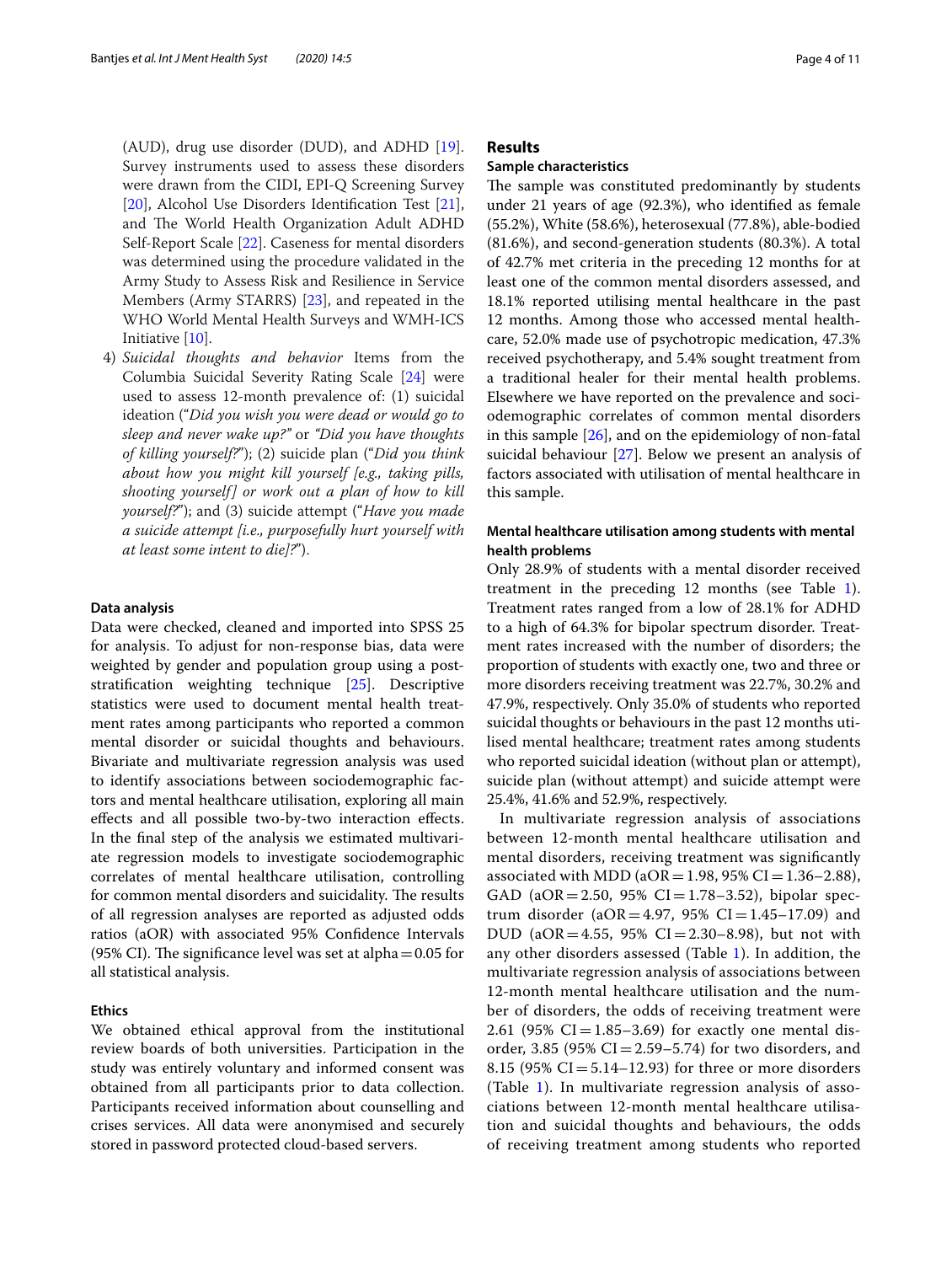|                                                       | Predictor<br>distribution<br>in sample (95% CI) | <b>Proportion utilising</b><br>mental healthcare %<br>(95% CI) | Multivariate analysis of associations<br>with mental healthcare utilisation aOR<br>(95% CI) |
|-------------------------------------------------------|-------------------------------------------------|----------------------------------------------------------------|---------------------------------------------------------------------------------------------|
| Type of mental disorder                               |                                                 |                                                                |                                                                                             |
| Major depressive disorder                             | 13.6% (11.9-15.5)                               | 36.1% (29.3-43.4)                                              | $1.98*$ (1.36-2.88)                                                                         |
| Generalized anxiety disorder                          | 20.8% (18.7-23.0)                               | 36.1% (30.6-41.9)                                              | $2.50*(1.78-3.52)$                                                                          |
| Bipolar spectrum disorder                             | $1.0\%$ (0.6-1.7)                               | 64.3% (35.2-87.3)                                              | 4.97* (1.45-17.09)                                                                          |
| Alcohol use disorder                                  | 5.6% (4.45-6.94)                                | 21.8% (13.2-32.6)                                              | $0.85(0.45 - 1.58)$                                                                         |
| Drug use disorder                                     | $3.1\%$ (2.3-4.15)                              | 55.8% (39.9-70.9)                                              | $4.55*$ (2.30-8.98)                                                                         |
| Attention deficit hyperactivity disorder              | 25.9% (23.6-28.3)                               | 28.1% (23.5-33.0)                                              | $1.32(0.95 - 1.84)$                                                                         |
|                                                       |                                                 |                                                                | $R^2 = 0.132$                                                                               |
|                                                       |                                                 |                                                                | $X^2$ (6) = 118.39                                                                          |
|                                                       |                                                 |                                                                | $p = 0.00*$                                                                                 |
| Number of disorders                                   |                                                 |                                                                |                                                                                             |
| Exactly one mental disorder                           | 23.6% (21.4-25.9)                               | 22.7% (18.3-27.6)                                              | $2.61*$ (1.85-3.69)                                                                         |
| Exactly two mental disorders                          | 12.3% (10.6-14.1)                               | 30.2% (23.4-37.7)                                              | $3.85*$ (2.59-5.74)                                                                         |
| Three or more mental disorders                        | $6.9\%$ $(5.6 - 8.4)$                           | 47.9% (37.6-58.3)                                              | $8.15*$ (5.14-12.93)                                                                        |
|                                                       |                                                 |                                                                | $R^2 = 0.116$                                                                               |
|                                                       |                                                 |                                                                | $X^2$ (3) = 103.30                                                                          |
|                                                       |                                                 |                                                                | $p = 0.00*$                                                                                 |
| Suicidal thoughts and behaviors                       |                                                 |                                                                |                                                                                             |
| Suicidal ideation without plan and without<br>attempt | 14.0% (12.2–15.9)                               | 25.4% (19.5-32.1)                                              | $2.85*$ (1.95-4.16)                                                                         |
| Suicidal plan without attempt                         | 14.1% (12.3-16.0)                               | 41.6% (34.6-48.8)                                              | $5.96*$ (4.21-8.44)                                                                         |
| Suicide attempt                                       | $2.4\%$ (1.7-3.3)                               | 52.9% (35.1-70.2)                                              | $9.16*(4.55 - 18.43)$                                                                       |
|                                                       |                                                 |                                                                | $R^2 = 0.141$                                                                               |
|                                                       |                                                 |                                                                | $X^2$ (3) = 126.72                                                                          |
|                                                       |                                                 |                                                                | $p = 0.00*$                                                                                 |

## <span id="page-4-0"></span>**Table 1 Twelve-month mental healthcare utilisation associated with mental health problems among frst-year university students in South Africa (n=1402)**

*aOR* adjusted odds ratio, *CI* confdence interval

 $*p < 0.05$ 

suicidal ideation (without plan or attempt), suicide plan (without attempt) and suicide attempt were 2.85 (95%  $CI = 1.95-4.16$ , 5.96 (95%  $CI = 4.21-8.44$ ), and 9.16  $(95\% \text{ CI} = 4.55 - 18.43)$  $(95\% \text{ CI} = 4.55 - 18.43)$  $(95\% \text{ CI} = 4.55 - 18.43)$ , respectively (Table 1).

The results of multivariate regression analysis of associations between 12-month mental healthcare utilisation and all mental health variables (i.e. the six common mental disorders assessed, the number of disorders, and all dimensions of suicidality) are presented in Table [2.](#page-5-0) Receiving treatment was signifcantly associated with MDD (a $OR = 1.89$ ; 95% CI = 1.12–3.20), GAD  $(aOR = 2.68; 95\% \text{ CI} = 1.65 - 4.37), \text{ DUD } (aOR = 3.93,$ 95% CI=1.78–8.66), suicidal ideation (without plan or attempt) ( $aOR = 2.05$ , 95% CI $= 1.37 - 3.08$ ), suicide plan (without attempt)  $(aOR = 3.69, 95\% \text{ CI} = 2.51 - 5.43)$ and suicide attempt ( $aOR = 4.45$ , 95%  $CI = 2.08 - 9.59$ ), controlling for all other mental health variables in the model.

## **Sociodemographic correlates of mental healthcare utilisation**

The results of the bivariate and multivariate analysis of sociodemographic factors associated with 12-month mental healthcare utilisation are presented in Table [3](#page-5-1). In the multivariate model of main efects, the odds of receiving treatment were signifcantly higher among students who identified as female  $(aOR=2.06, 95\%)$  $CI = 1.53-2.78$ ), students with atypical sexual orientation  $(aOR = 1.81, 95\% \text{ CI} = 1.29 - 2.52)$ , and students who are disabled  $(aOR = 1.41, 95\% \text{ CI} = 1.01 - 1.98)$ , but were lower among students who identifed as Black  $(aOR = 0.63, 95\% \text{ CI} = 0.46 - 0.86)$  and first-generation students (aOR = 0.52, 95% CI = 0.33–0.80).

All possible two-by-two interactions of associations between sociodemographic variables and 12-month mental healthcare utilisation were explored (see Additional file [1:](#page-9-3) Table S1). A significant interaction was observed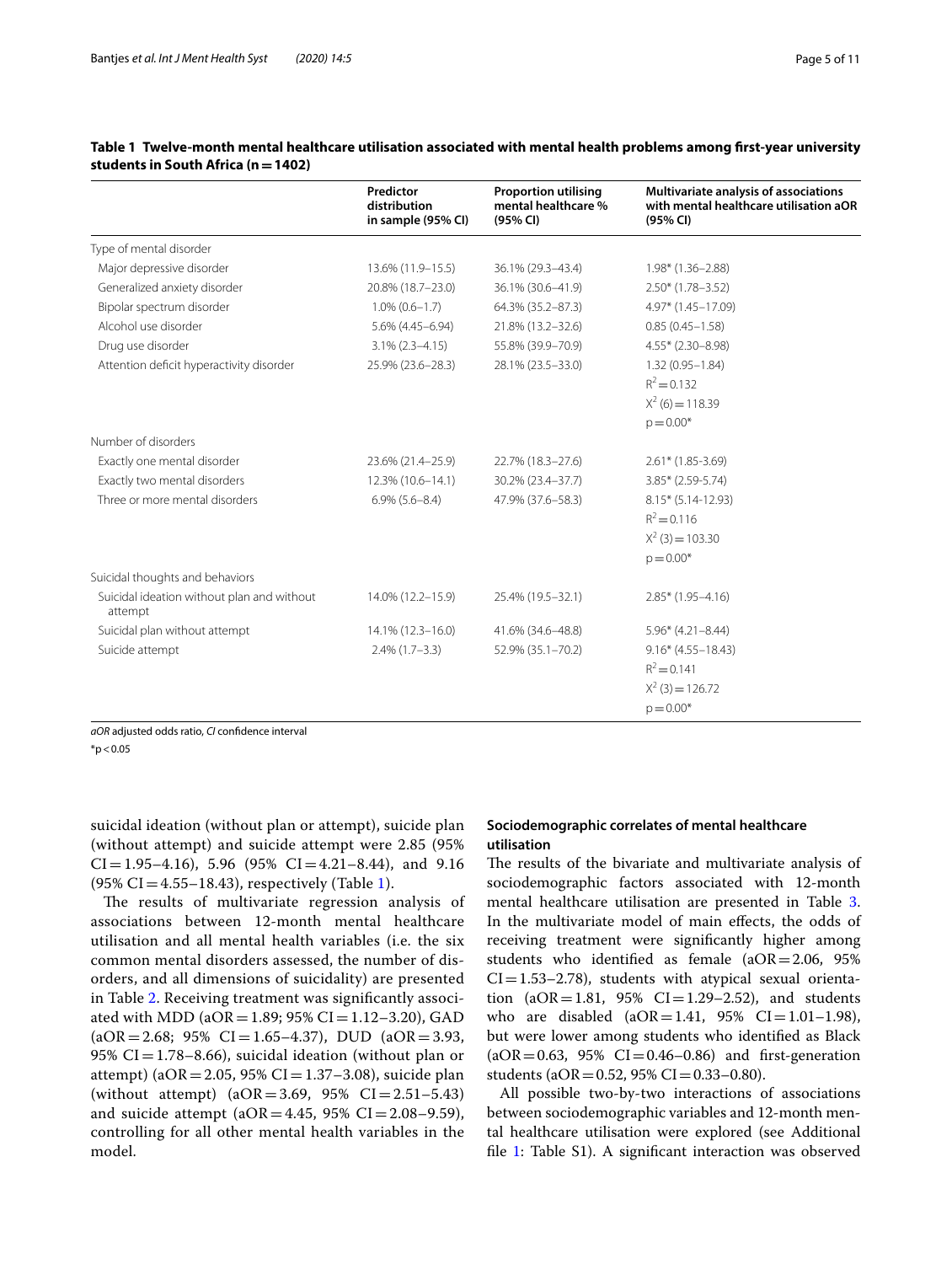|                                                    | Predictor distribution % (95% CI) | aOR (95% CI)                                           |
|----------------------------------------------------|-----------------------------------|--------------------------------------------------------|
| Major depressive disorder                          | 13.6% (11.9–15.5)                 | $1.89*$ (1.12-3.20)                                    |
| Generalized anxiety disorder                       | 20.8% (18.7-23.0)                 | $2.68*(1.65-4.37)$                                     |
| Bipolar spectrum disorder                          | $1.0\%$ (0.6-1.7)                 | 3.64 (0.98-13.47)                                      |
| Alcohol use disorder                               | 5.6% (4.45-6.94)                  | $1.03(0.52 - 2.02)$                                    |
| Drug use disorder                                  | $3.1\%$ (2.3-4.15)                | $3.93*$ (1.78-8.66)                                    |
| Attention deficit hyperactivity disorder           | 25.9% (23.6-28.3)                 | $1.44(0.93 - 2.23)$                                    |
| Exactly two disorders                              | 12.3% (10.6-14.1)                 | $0.57(0.29 - 1.12)$                                    |
| Three or more disorders                            | $6.9\%$ $(5.6-8.4)$               | $0.46(0.16 - 1.33)$                                    |
| Suicidal ideation without plan and without attempt | 14.0% (12.2-15.9)                 | $2.05*$ (1.37-3.08)                                    |
| Suicidal plan without attempt                      | 14.1% (12.3–16.0)                 | $3.69* (2.51 - 5.43)$                                  |
| Suicide attempt                                    | $2.4\%$ (1.7-3.3)                 | $4.45*$ (2.08-9.59)                                    |
|                                                    |                                   | $R^2$ = 0.190; $X^2$ (11) = 172.93; p = 0.00*          |
|                                                    |                                   | $X^2$ (2) = 2.71 <sup>a</sup> ; p = 0.26               |
|                                                    |                                   | $X^2$ (6) = 23.08 <sup>b</sup> ; p = 0.00 <sup>*</sup> |
|                                                    |                                   | $X^2$ (3) = 49.36 <sup>c</sup> ; p = 0.00 <sup>*</sup> |

## <span id="page-5-0"></span>**Table 2 Multivariate regression analysis of associations between 12-month mental healthcare utilisation and common mental disorders**

The number of disorders. Suicidal thoughts and behaviour among frst-year university students in South Africa (n=1402) *aOR* adjusted odds ratio, *CI* confdence interval

 $*p < 0.05$ 

<sup>a</sup> 2 degree of freedom test for exactly 2 disorders and 3 or more disorders

 $<sup>b</sup>$  6 degree of freedom test for the six common mental disorders in the model</sup>

 $c$  3 degree of freedom test for the three suicidality variables in the model

## <span id="page-5-1"></span>**Table 3 Bivariate and multivariate analysis of sociodemographic correlates of twelve-month mental healthcare utilisation among frst-year university students in South Africa (n=1402)**

|                                                     | <b>Predictor distribution</b><br>(95% CI) | <b>Bivariate associations with 12-month</b><br>treatment seeking OR (95% CI) | <b>Multivariate associations</b><br>with 12-month treatment seeking<br>aOR (95% CI) |
|-----------------------------------------------------|-------------------------------------------|------------------------------------------------------------------------------|-------------------------------------------------------------------------------------|
| Gender (female)                                     | 55.2% (52.6–57.8)                         | $2.08*(1.55-2.78)$                                                           | $2.06*(1.53-2.78)$                                                                  |
| Population group (black)                            | 41.4% (38.8-44.0)                         | $0.61*$ (0.46-0.81)                                                          | $0.63*$ (0.46-0.86)                                                                 |
| First generation students                           | 19.7% (17.7-21.9)                         | $0.51*$ (0.34-0.76)                                                          | $0.52*(0.33 - 0.80)$                                                                |
| Sexual orientation (atypical sexual<br>orientation) | 22.2% (20.1-24.5)                         | $1.39*$ (1.02-1.90)                                                          | $1.81*$ (1.29-2.52)                                                                 |
| Disability                                          | 18.4% (16.4-20.5)                         | $1.53*(1.10-2.11)$                                                           | $1.41*$ (1.01-1.98)                                                                 |
|                                                     |                                           |                                                                              | $R^2 = 0.068$                                                                       |
|                                                     |                                           |                                                                              | $X^2$ (6) = 59.94                                                                   |
|                                                     |                                           |                                                                              | $p = 0.00*$                                                                         |

*OR* odds ratio, *aOR* adjusted odds ratio, *CI* confdence interval

 $*p < 0.05$ 

between sexual orientation and being a frst-generation student (see Additional file [1:](#page-9-3) Table S2). This interaction was explored in multivariate regression models (see Additional fle [1](#page-9-3): Tables S3, S4), to identify the best ftting model of the joint efects of sociodemographic predictors of treatment (Table  $4$ ). The odds of mental healthcare utilisation were signifcantly higher among students who identified as female ( $aOR = 2.14$ ,  $95\%$  CI = 1.59–2.87), but were signifcantly lower among students who identified as Black (aOR=0.62, 95% CI=0.46-0.85). Among second-generation students, the odds of mental healthcare utilisation were higher for students reporting atypical sexual orientation (compared to those with typical sexual orientations) ( $aOR = 2.37$ ,  $95\%$  CI = 1.65–3.39). Among students with atypical sexual orientations, the likelihood of mental healthcare utilisation was lower for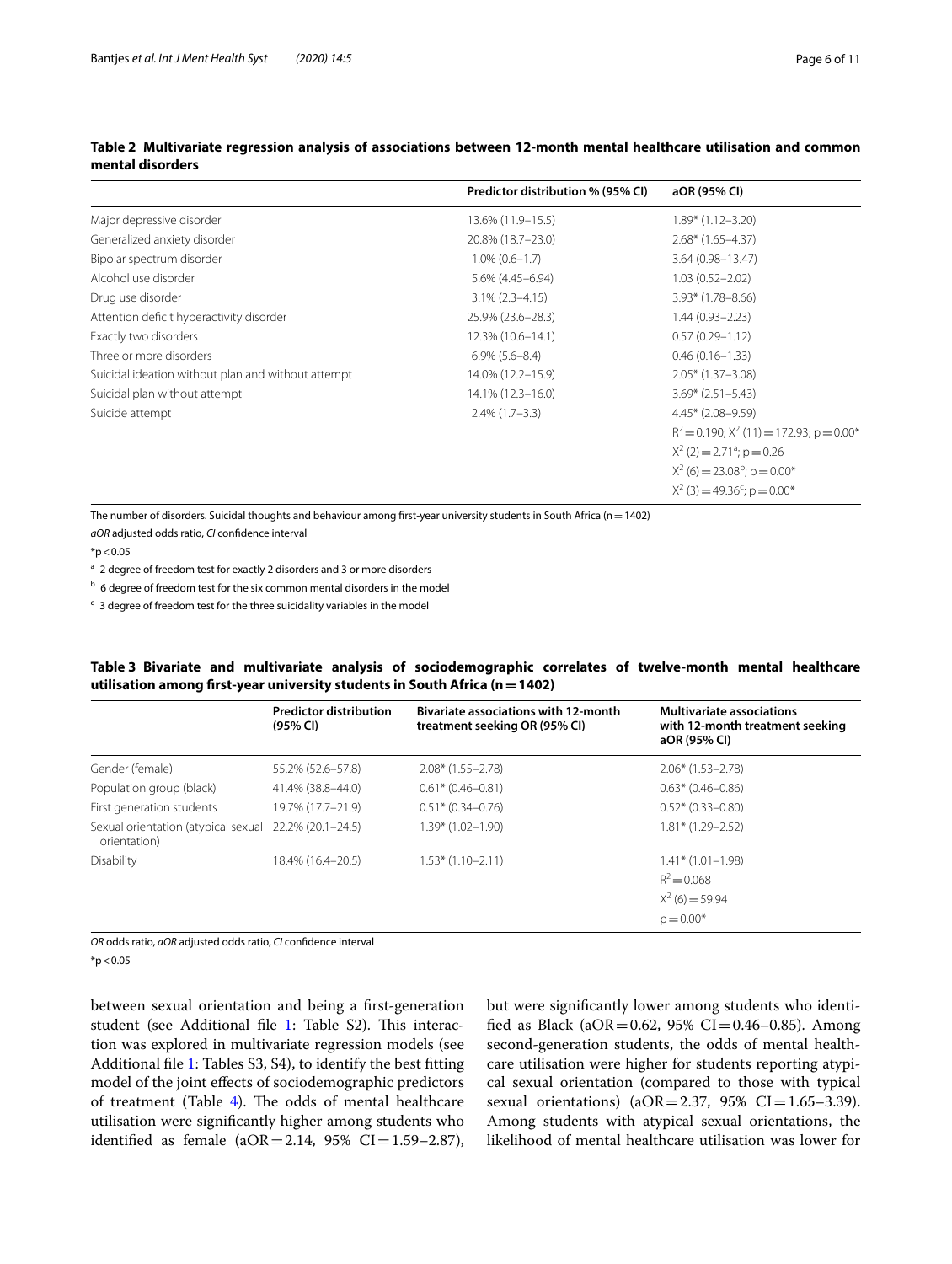|                                                                                                                         | Predictor<br>distribution<br>(95% CI) | 12-month treatment                                | 12-month treatment<br>seeking aOR (95% CI) seeking aOR (95% CI) |
|-------------------------------------------------------------------------------------------------------------------------|---------------------------------------|---------------------------------------------------|-----------------------------------------------------------------|
| Gender (female)                                                                                                         | 55.2% (52.6–57.8) 2.14* (1.59–2.87)   |                                                   | $2.14*(1.59 - 2.87)$                                            |
| Population group (black)                                                                                                | 41.4% (38.8–44.0) 0.62* (0.46–0.85)   |                                                   | $0.62*$ (0.46-0.85)                                             |
| Atypical sexual orientation versus typical sexual orientation among second genera-<br>tion students                     | 16.4% (14.3–18.7) 2.37* (1.65–3.39)   |                                                   | $2.37*$ (1.65-3.39)                                             |
| First generation versus second-generation students with typical sexual orientation                                      | 13.7% (11.7-15.9) 0.95 (0.57-1.59)    |                                                   | $0.95(0.57 - 1.59)$                                             |
| Atypical sexual orientation versus typical sexual orientation among first-genera-<br>tion students                      | $45.7\%$ (39.7-51.8) -                |                                                   | $0.53(0.24 - 1.18)$                                             |
| First generation versus second-generation students with atypical sexual orientation 40.6% (35.1-46.3) 0.21* (0.10-0.44) |                                       | $R^2 = 0.077$<br>$X^2$ (5) = 67.85<br>$p = 0.00*$ | $R^2 = 0.077$<br>$X^2$ (5) = 67.85<br>$p = 0.00*$               |

<span id="page-6-0"></span>**Table 4 Multivariate analysis of multivariate analysis of sociodemographic correlates of twelve-month mental healthcare utilisation among frst-year university students in South Africa (n=1402)**

*aOR* adjusted odds ratio, *CI* confdence interval

 $*$ p < 0.05

frst-generation students (compared to second-generation students) ( $aOR = 0.21$ ,  $95\% CI = 0.10 - 0.44$ ).

In order to investigate if the associations between mental healthcare utilisation and the joint efects of sexual orientation and frst-generation status observed in Table [4](#page-6-0) simply reflect differences in the need for services within these sub-groups, we calculated the prevalence of mental health problems by sexual orientation and frst-generation status (Table [5\)](#page-6-1). We found that the prevalence of mental disorders was consistently higher among second-generation students with atypical sexual

orientations (compared to second-generation students with typical sexual orientations), and among secondgeneration students with atypical sexual orientation (compared to frst-generation students with typical sexual orientations). Likewise, frst-generation students with typical sexual orientations reported a higher prevalence of all mental health problems (compared to frst-generation students with atypical sexual orientation), for all mental health conditions accept bipolar spectrum disorder, ADHD, and suicide plan without attempt.

|                                                       | <b>First-generation typical</b><br>sexual orientation<br>$(n = 150)$ % (95% CI) | First-generation atypical<br>sexual orientation<br>$(n = 126)\%$ (95% CI) | Second-generation<br>students with typical<br>sexual orientation<br>$(n = 942)$ % (95% CI) | Second-generation<br>students with atypical<br>sexual orientation<br>$(n = 185)$ % (95% CI) |
|-------------------------------------------------------|---------------------------------------------------------------------------------|---------------------------------------------------------------------------|--------------------------------------------------------------------------------------------|---------------------------------------------------------------------------------------------|
| Major depressive disorder                             | 22.2% (15.8-29.7)                                                               | 12.1% (7.0-19.1)                                                          | $11.0\% (9.1 - 13.2)$                                                                      | 21.5% (15.8-28.1)                                                                           |
| Generalized anxiety disorder                          | 24.6% (17.9-32.3)                                                               | 22.4% (15.5-30.7)                                                         | 18.2% (15.8-20.8)                                                                          | 29.7% (23.2-36.8)                                                                           |
| Bipolar spectrum disorder                             | $0.9\%$ $(0.1-4.1)$                                                             | $1.1\%$ (0.1-4.9)                                                         | $0.6\%$ $(0.2-1.3)$                                                                        | $2.7\%$ (0.9-6.2)                                                                           |
| Alcohol use disorder                                  | $6.8\%$ $(3.3-12.1)$                                                            | $2.7\%$ (0.6-7.3)                                                         | $5.4\%$ (4.1-7.0)                                                                          | $7.5\%$ (4.2-12.3)                                                                          |
| Substance use disorder                                | $2.4\%$ (0.6-6.3)                                                               | $1.9\%$ (0.3-6.1)                                                         | $2.3\%$ (1.4-3.5)                                                                          | $8.2\%$ (4.7-13.1)                                                                          |
| Attention Deficit Hyperactiv-<br>ity Disorder         | 32.0% (24.6-40.1)                                                               | 34.3% (26.1-43.3)                                                         | 22.7% (20.1-25.5)                                                                          | 31.4% (24.8-38.6)                                                                           |
| Exactly 2 disorders                                   | 16.9% (11.3–23.9)                                                               | 13.9% (8.4-21.2)                                                          | $11.0\% (9.1 - 13.2)$                                                                      | 13.9% (9.3-19.7)                                                                            |
| Three or more disorders                               | $9.5\%$ (5.3-15.4)                                                              | $6.2\%$ (2.7-11.9)                                                        | $5.1\%$ (3.8-6.7)                                                                          | 14.3% (9.6-20.2)                                                                            |
| Suicidal ideation without plan<br>and without attempt | 14.3% (9.1-20.9)                                                                | $10.4\%$ (5.7-17.1)                                                       | 13.8% (11.7-16.2)                                                                          | 17.3% (12.1-23.5)                                                                           |
| Suicidal plan without suicide<br>attempt              | $11.3\%$ (6.7-17.5)                                                             | $12.3\% (7.1 - 19.3)$                                                     | 12.5% (10.5-14.8)                                                                          | 25.7% (19.6-32.6)                                                                           |
| Suicidal attempt                                      | $3.7\%$ (1.3-8.1)                                                               | $1.5\%$ (0.2-5.5)                                                         | $1.9\%$ $(1.1 - 3.0)$                                                                      | $5.0\%$ (2.3-9.2)                                                                           |

<span id="page-6-1"></span>**Table 5 Prevalence of common mental disorders and suicidal ideation and behaviour among frst-year university students in South Africa by frst generation status and sexual orientation (n=1402)**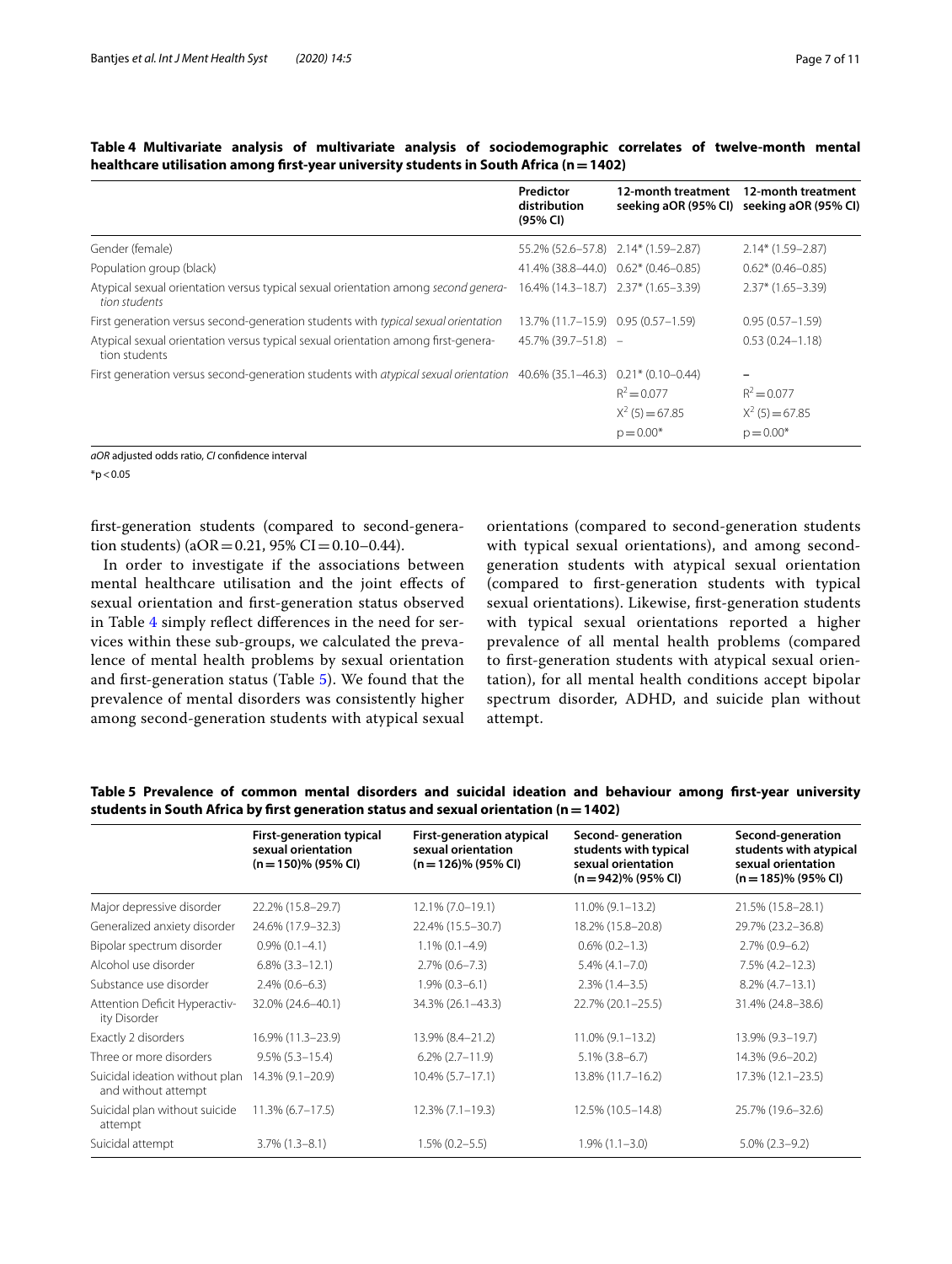## **Sociodemographic and mental health correlates of mental healthcare utilisation**

In the fnal step of the analysis, two regression models were constructed to investigate associations of sociodemographic factors with 12-month mental healthcare utilisation, controlling for mental health variables (Table [6](#page-7-0)). As seen in model 1, the likelihood of receiving treatment was signifcantly higher among students who identifed as female ( $aOR = 1.75$ ) and among first-generation (compared to second-generation) students with atypical sexual orientation ( $aOR = 1.55$ ), but lower among students who identified as Black ( $aOR = 0.52$ ), when controlling for mental disorder type and number. Model 1 also shows that likelihood of utilising mental healthcare was signifcantly higher among students with MDD ( $aOR = 1.88$ ), GAD  $(aOR = 2.34)$ , bipolar spectrum disorder (aOR=4.07), DUD (aOR=3.45), suicidal ideation (without plan or attempt) ( $aOR = 2.00$ ), suicide plan (without attempt) (aOR=3.64) and suicide attempt (aOR=4.57), net of the other variables in the model. As seen in model 2, which evaluated joint efects, likelihood of accessing treatment did not increase with the number of mental disorders  $(X^2(3) = 2.81; p = 0.42)$ , but did increase with the level of suicidality  $(X^2(3) = 43.99; p = 0.00)$ .

## **Discussion**

The findings of this study provide the first data on mental healthcare utilisation among undergraduate students in SA, and add to the growing body of literature documenting the mental health treatment gap among university

<span id="page-7-0"></span>**Table 6 Multivariate analysis of mental health and sociodemographic variables as predictors of twelve-month treatment seeking (n=1402)**

|                                                                                                                                          | Predictor<br>distribution %<br>(95% CI) | Model 1 aOR (95% CI)                                                                                | Model 2 aOR (95% CI)                                  |
|------------------------------------------------------------------------------------------------------------------------------------------|-----------------------------------------|-----------------------------------------------------------------------------------------------------|-------------------------------------------------------|
| Gender (female)                                                                                                                          | 55.2% (52.6–57.8)                       | $1.75*$ (1.27–2.42)                                                                                 | $1.75*$ (1.27-2.42)                                   |
| Population group (black)                                                                                                                 | 41.4% (38.8-44.0)                       | $0.52*(0.37-0.73)$                                                                                  | $0.52*(0.37-0.73)$                                    |
| Atypical sexual orientation versus typical sexual orien- 16.4% (14.3–18.7) 1.55* (1.04–2.33)<br>tation among second- generation students |                                         |                                                                                                     | $1.55*$ (1.03-2.32)                                   |
| First generation versus second- generation students<br>with typical sexual orientation                                                   | 13.7% (11.7–15.9)                       | $0.85(0.49 - 1.47)$                                                                                 | $0.85(0.49 - 1.46)$                                   |
| First generation versus second- generation students<br>with atypical sexual orientation                                                  | 40.6% (35.1-46.3)                       | $0.29*(0.13-0.64)$                                                                                  | $0.29*(0.13 - 0.65)$                                  |
| Major depressive disorder                                                                                                                | 13.6% (11.9-15.5)                       | $1.88*(1.10-3.21)$                                                                                  | $1.59(0.78 - 3.24)$                                   |
| Generalized anxiety disorder                                                                                                             | 20.8% (18.7-23.0)                       | $2.34*(1.42-3.86)$                                                                                  | 1.97 (0.99-3.92)                                      |
| Bipolar spectrum disorder                                                                                                                | $1.0\%$ (0.6-1.7)                       | $4.07*$ (1.10-15.09)                                                                                | 3.53 (0.90-13.86)                                     |
| Alcohol use disorder                                                                                                                     | $5.6\%$ (4.45-6.94)                     | $0.99(0.50 - 1.95)$                                                                                 |                                                       |
| Drug use disorder                                                                                                                        | $3.1\%$ (2.3-4.15)                      | $3.45*$ (1.53-7.80)                                                                                 | $2.89*$ (1.11-7.50)                                   |
| Attention deficit hyperactivity disorder                                                                                                 | 25.9% (23.6-28.3)                       | 1.57 (0.99-2.46)                                                                                    | $1.30(0.66 - 2.59)$                                   |
| Exactly 1 disorder                                                                                                                       | 23.6% (21.4-25.9) -                     |                                                                                                     | $1.26(0.64 - 2.48)$                                   |
| Exactly two disorders                                                                                                                    | 12.3% (10.6-14.1)                       | $0.63(0.32 - 1.24)$                                                                                 | $0.90(0.26 - 3.05)$                                   |
| Three or more disorders                                                                                                                  | $6.9\%$ $(5.6 - 8.4)$                   | $0.48(0.16 - 1.42)$                                                                                 | $0.84(0.13 - 5.47)$                                   |
| Suicidal ideation without plan and without attempt                                                                                       | 14.0% (12.2-15.9)                       | $2.00*$ (1.32-3.03)                                                                                 | $2.00*$ (1.32-3.03)                                   |
| Suicidal plan without attempt                                                                                                            | 14.1% (12.3–16.0) 3.64* (2.44–5.43)     |                                                                                                     | $3.58*(2.39-5.35)$                                    |
| Suicide attempt                                                                                                                          | $2.4\%$ (1.7-3.3)                       | $4.57*$ (2.05-10.20)                                                                                | $4.59*$ (2.06-10.22)                                  |
|                                                                                                                                          |                                         | $R^2 = 0.235$ ; $X^2$ (16) = 217.79; $p = 0.00^*$ $R^2 = 0.236$ ; $X^2$ (16) = 218.24; $p = 0.00^*$ |                                                       |
|                                                                                                                                          |                                         | $X^2(2) = 2.00^{a}$ ; p = 0.37                                                                      | $X^2$ (3) = 2.81 <sup>d;</sup> p = 0.42               |
|                                                                                                                                          |                                         | $X^2$ (6) = 19.10 <sup>b</sup> ; p = 0.00 <sup>*</sup>                                              | $X^2$ (5) = 8.78 <sup>e</sup> ; p = 0.12              |
|                                                                                                                                          |                                         | $X^2$ (3) = 44.94 <sup>c</sup> ; p = 0.00 <sup>*</sup>                                              | $X^2$ (3) = 43.99 <sup>c;</sup> p = 0.00 <sup>*</sup> |

*aOR* adjusted odds ratio, *CI* confdence interval

 $*p < 0.05$ 

<sup>a</sup> 2 degree of freedom test for exactly 2 disorder and three or more disorders

 $<sup>b</sup>$  6 degree of freedom test for the six common mental disorders in the model</sup>

 $c$  3 degree of freedom test for the three suicidality variables in the model

<sup>d</sup> 3 degree of freedom test for exactly 1 disorder. Exactly 2 disorders and exactly 3 disorders

<sup>e</sup> 5 degree of freedom test for the fve common mental disorders in the model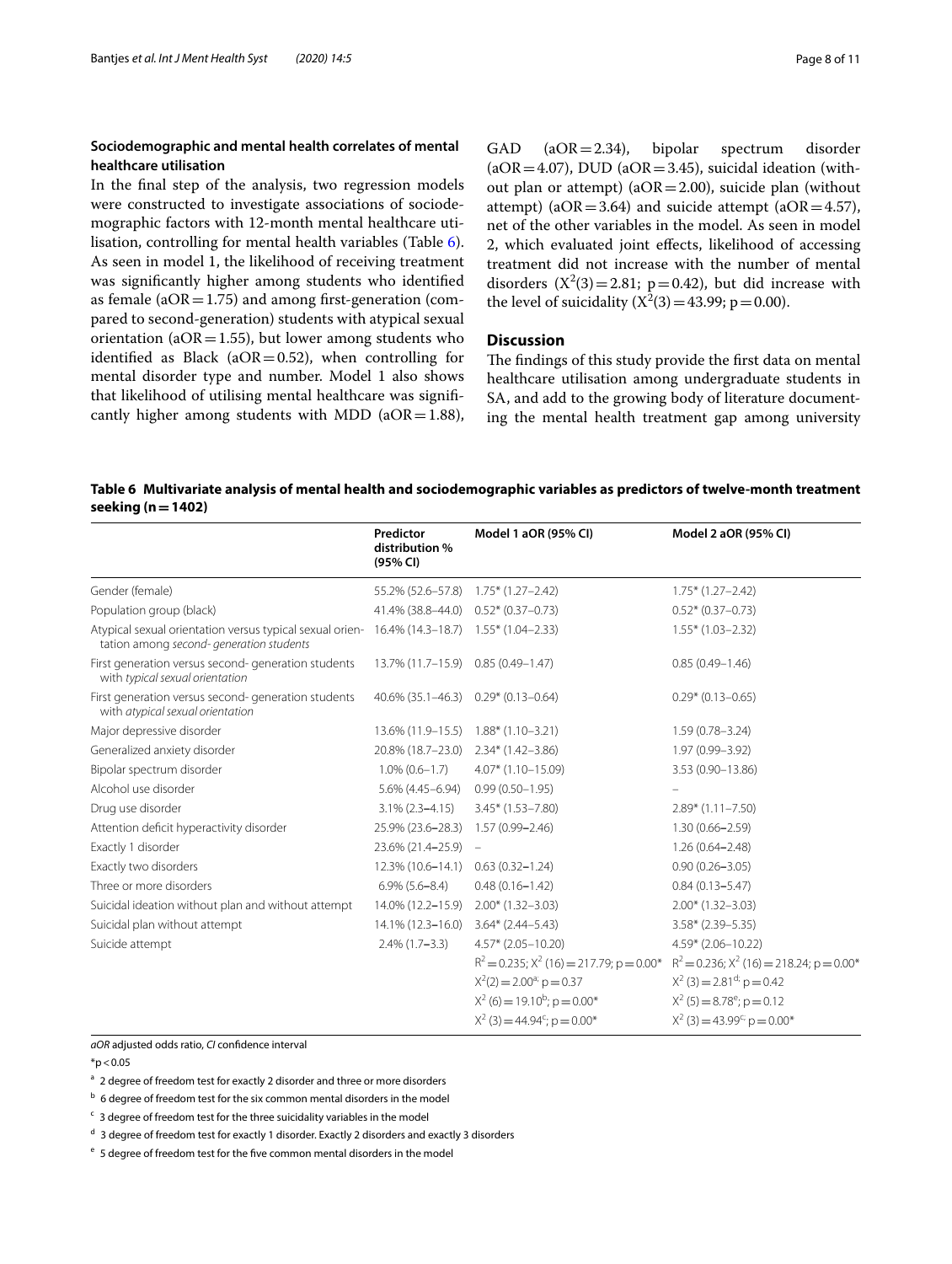students globally [\[5](#page-10-1), [9,](#page-10-3) [16](#page-10-10), [18\]](#page-10-11). It is striking that among our sample of frst-year students from two well-resourced universities in SA, only 28.9% of students with common mental disorders utilised mental healthcare services in the preceding 12 months, in spite of having access to free student counselling services on campus. The treatment rates observed in our sample are lower than the treatment rates typically reported for students in the USA and Europe [[9\]](#page-10-3), but marginally higher than the treatment rate of 25% reported for the general population of SA [\[28](#page-10-24)]. This finding draws attention to the need for interventions to increase mental healthcare coverage for university students in SA and further research to understand the reasons for low mental healthcare utilisation among this population.

It is noteworthy that among students who sought treatment for a mental health problem, the majority made use of pharmaceutical interventions (52.0%) and a slightly lower proportion utilised psychological interventions (47.3%). It is unclear from this fnding, whether pharmacological interventions are preferred or if their higher use refects that they are more readily available than psychological interventions, but this is an issue that we are exploring in ongoing analyses of the data. In either case, our data suggests that an opportunity exists to expand the range of psychological interventions ofered to these students. The fact that 5.4% of students reported having consulted a traditional healer for mental health problems raises the possibility that non-western and non-biomedical mental health interventions may have purchase among some SA students, a possibility that could be explored as complementary (perhaps culturally more appropriate) approaches to improving mental health treatment rates among SA university students.

The low mental healthcare utilisation rates among students with suicidal thoughts and behaviours has important implications for campus-based suicide prevention in SA. The treatment rate we observed of 35.0% among students who reported suicidal thoughts or behaviours in the past 12-months is congruent with fndings from other countries [\[9](#page-10-3)]. Given that a history of suicidal thoughts and behaviour are signifcant risk factors for future suicidal behaviour [[29](#page-10-25)], it would make sense to improve mental healthcare utilisation among students with a recent history of suicidality as an integral component of campus-based suicide prevention programmes. Our data strongly suggest that there is a need for targeted outreach to SA students with a history of suicidal thoughts and behaviours and a need to increase these students' access to evidence based suicide-prevention interventions.

Crucially, our data draw attention to sociodemographic disparities in mental healthcare utilisation among frst-year students in SA. It is noteworthy that the likelihood of utilising mental healthcare was signifcantly lower for male and Black students, and for frst-generation students with atypical sexual orientations (compared to second-generation students with atypical sexual orientations), even when controlling for mental health status. These findings suggest that black, male and frst-generation students with atypical sexual orientations, face particular barriers to accessing mental healthcare, and require targeted interventions to improve their utilisation of mental health treatments.

Burkett et al. [\[15\]](#page-10-9) have proposed the theoretical construct of "obstructed use" to highlight structural and institutional barriers to accessing mental healthcare. While it is certainly important to consider the structural obstacles that SA university students face to accessing mental healthcare, it is also important to remember that even in environments with universal access to free short-term psychotherapy and basic health services, most students with mental health problems do not receive treatment  $[12]$ . This reality reminds us that in addition to structural and economic barriers to accessing mental healthcare, there are also individual psychological factors that impede treatment seeking among college students, including factors such as high levels of attachment anxiety and self-stigma [[22\]](#page-10-18), attitudinal barriers, perception of need, lack of knowledge about available services, and scepticism about treatment effectiveness  $[19]$  $[19]$ . Any efforts to increase utilisation of mental healthcare among SA university students will necessitate investigating and addressing individual-level attitudes, beliefs and knowledge which act as barriers to accessing campus-based mental healthcare. In this context it is interesting to note that in a systematic review of mental health service research in SA, Petersen and Lund noted the need for promoting culturally congruent services as well as mental health literacy to increase help-seeking behaviour, reduce stigma, improve adherence, and eradicate human rights abuses within the delivery of mental healthcare in the country [[30](#page-10-26)]. In the past 10 years a number of scholars have advocated for the implementation of cost-efective culturally-appropriate mental health services and the use of task shifting and stepped care approaches to improving the treatment of common mental disorders in SA  $[30, 31]$  $[30, 31]$  $[30, 31]$  $[30, 31]$ . These broad recommendations are also appropriate as strategies to develop campus-based mental healthcare systems in the country and close the mental health treatment gap observed in our data by developing culturally-appropriate cost-efective accessible campus-based mental health interventions which are acceptable to students. One possibility for achieving this may be the use of e-interventions.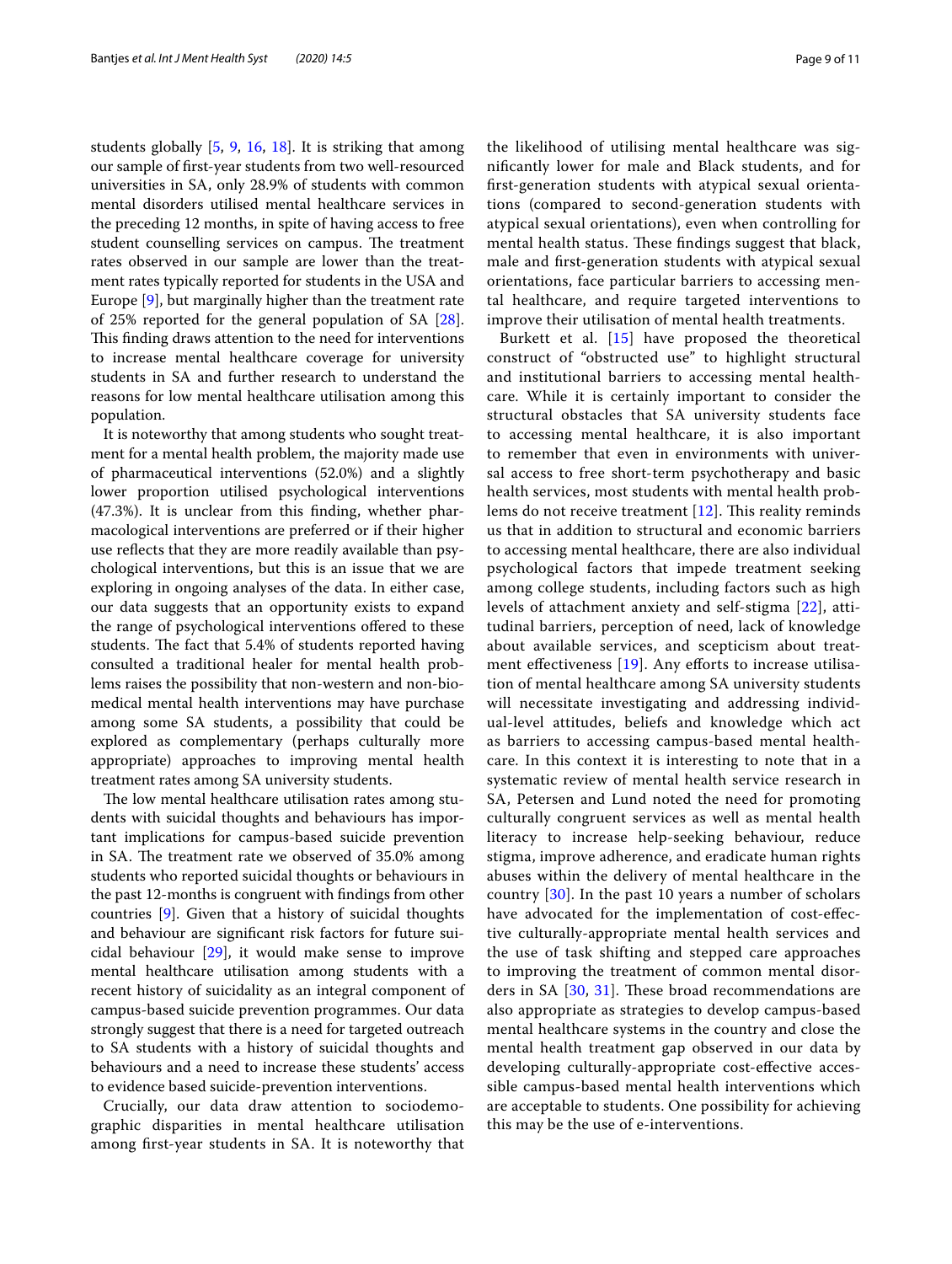There are a number of limitations to this study, including the fact that we used cross-sectional data from a selfselected sample of students from two well-resourced universities. The participation rate was low and we relied on self-report data about mental healthcare utilisation. This low participation rate may have been a result of the length of the survey instrument, which took between 40 and 45 min to complete. Nonetheless, the limitations raise questions about the generalisability of the fndings and highlight the importance of subsequent studies to verify these fndings in large more representative samples of SA students.

## **Conclusion**

The data from this study points to a high unmet need for mental healthcare treatment of common mental disorders and suicidality among frst-year university students in SA. These data point to sociodemographic inequalities in mental healthcare utilisation among SA university students which need to be addressed through: (1) research to understand inequalities in service utilisation; (2) targeted outreach programmes to promote treatment seeking among male, Black, and frst-generation students with atypical sexual orientation; and (3) the implementation of services which are culturally-appropriate and acceptable to these sub-groups of students.

#### **Supplementary information**

**Supplementary information** accompanies this paper at [https://doi.](https://doi.org/10.1186/s13033-020-0339-y) [org/10.1186/s13033-020-0339-y.](https://doi.org/10.1186/s13033-020-0339-y)

<span id="page-9-3"></span>**Additional fle 1: Table S1.** Interactions between the sociodemographic correlates of twelve-month treatments, among frst-year university students in SA (n = 1402). **Table S2.** Multivariate analysis of sociodemographic predictors of twelve-month treatment seeking and  $2 \times 2$  interactions (n=1402). **Table S3.** Multivariate analysis of sociodemographic predictors of twelve-month treatment seeking including interaction terms (n=1402). **Table S4.** Multivariate analysis of sociodemographic predictors of twelve-month treatment seeking including interaction terms (n = 1402). Detailed results of the analysis of sociodemographic and mental predictors associated with treatment seeking.

#### **Abbreviations**

ADHD: attention defcit hyperactivity disorder; Army STARRS: Army Study to Assess Risk and Resilience in Service Members; AUD: alcohol use disorder; CMD: common mental disorder; DUD: drug use disorder; GAD: generalised anxiety disorder; MDD: major depressive disorder; SA: South Africa; SPSS: statistical package for social sciences; WHO: World Health Organisation; WMH-CIDI: Composite International Diagnostic Interview used in the World Mental Health Surveys; WMH-ICS: World Mental Health International College Student Initiative; US: United States of America; 95% CI: 95% confdence interval.

#### **Acknowledgements**

Not applicable.

#### **Authors' contributions**

JB: Data analysis, interpretation of fndings and preparation of manuscript. WS: Data analysis, interpretation of fndings and preparation of manuscript. CL: Interpretation of fndings and preparation of manuscript. JR: Data collection

and preparation of manuscript. RA: Study design, interpretation of fndings and preparation of manuscript. PM: Data analysis. RB: Study design, interpretation of fndings and preparation of manuscript. RK: Study design, data analysis, interpretation of fndings and preparation of manuscript. DS: Data analysis, interpretation of fndings and preparation of manuscript. All authors read and approved the fnal manuscript.

#### **Funding**

The work reported herein was made possible through funding by the South African Medical Research Council through its Division of Research Capacity Development under the MCSP (awarded to JB). The content hereof is the sole responsibility of the authors and does not necessarily represent the official views of the SAMRC. This research was also funded by the MRC Unit on Risk & Resilience in Mental Disorders and a grant from the Ithemba Foundation (awarded to JR).

#### **Availability of data and materials**

Due to ethical restrictions, the data cannot be made publicly available. The datasets used and/or analysed during the current study are available from the corresponding author on reasonable request.

#### **Ethics approval and consent to participate**

This study has been approved by the appropriate ethics committee and has therefore been performed in accordance with the ethical standards laid down in the 1964 Declaration of Helsinki and its later amendments. Ethical approval was obtained from the Health Science Research Ethics Committee of the University of Cape Town (Reference: 744/2015) and Stellenbosch University (Reference: N13/10/149). Permission to conduct the study was obtained from both universities. Participation in the study was entirely voluntary and participants provided informed consent electronically prior to completing the survey.

#### **Consent for publication** Not applicable.

#### **Competing interests**

The authors declare that they have no competing interests.

#### **Author details**

<sup>1</sup> Department of Psychology, Stellenbosch University, Private Bag X1, Matieland 7602, South Africa.<sup>2</sup> MRC Unit on Risk and Resilience in Mental Disorders, Department of Psychiatry, Stellenbosch University, Stellenbosch <sup>3</sup> Division of Child and Adolescent Psychiatry, Columbia University, New York, USA. <sup>4</sup> Health Services Research Group, IMIM (Hospital del Mar Medical Research Institute), Barcelona, Spain. 5 CIBER Epidemiología y Salud Pública (CIBERESP), Madrid, Spain. <sup>6</sup> Research Group Psychiatry, Department of Neurosciences, KU Leuven University, Louvain, Belgium. <sup>7</sup> Universitair Psychiatrisch Centrum - Katholieke Universiteit Leuven (UPC-KUL), Campus Gasthuisberg, Louvain, Belgium. 8 Department of Healthcare Policy, Harvard Medical School, Boston, MA, USA. 9 MRC Unit on Risk and Resilience in Mental Disorders, Department of Psychiatry and Mental Health, University of Cape Town, Cape Town, South Africa.

#### Received: 1 November 2019 Accepted: 18 January 2020 Published online: 25 January 2020

#### **References**

- <span id="page-9-0"></span>1. Auerbach RP, Mortier P, Brufaerts R, Alonso J, Benjet C, Cuijpers P, et al. WHO World Mental Health Surveys International College Student Project: prevalence and distribution of mental disorders. J Abnorm Psychol. 2018;127(7):623–38. [https://doi.org/10.1037/abn0000362.](https://doi.org/10.1037/abn0000362)
- <span id="page-9-1"></span>2. Alonso J, Vilagut G, Mortier P, Auerbach RP, Brufaerts R, Cuijpers P, et al. The role impairment associated with mental disorder risk profles in the WHO World Mental Health International College Student Initiative. Int J Methods Psychiatr Res. 2019;28(2):e1750. [https://doi.org/10.1002/](https://doi.org/10.1002/mpr.1750) [mpr.1750.](https://doi.org/10.1002/mpr.1750)
- <span id="page-9-2"></span>3. Brufaerts R, Mortier P, Kiekens G, Auerbach RP, Cuijpers P, Demyttenaere K, et al. Mental health problems in college freshmen: prevalence and academic functioning. J Afect Disord. 2018;225:97–103.